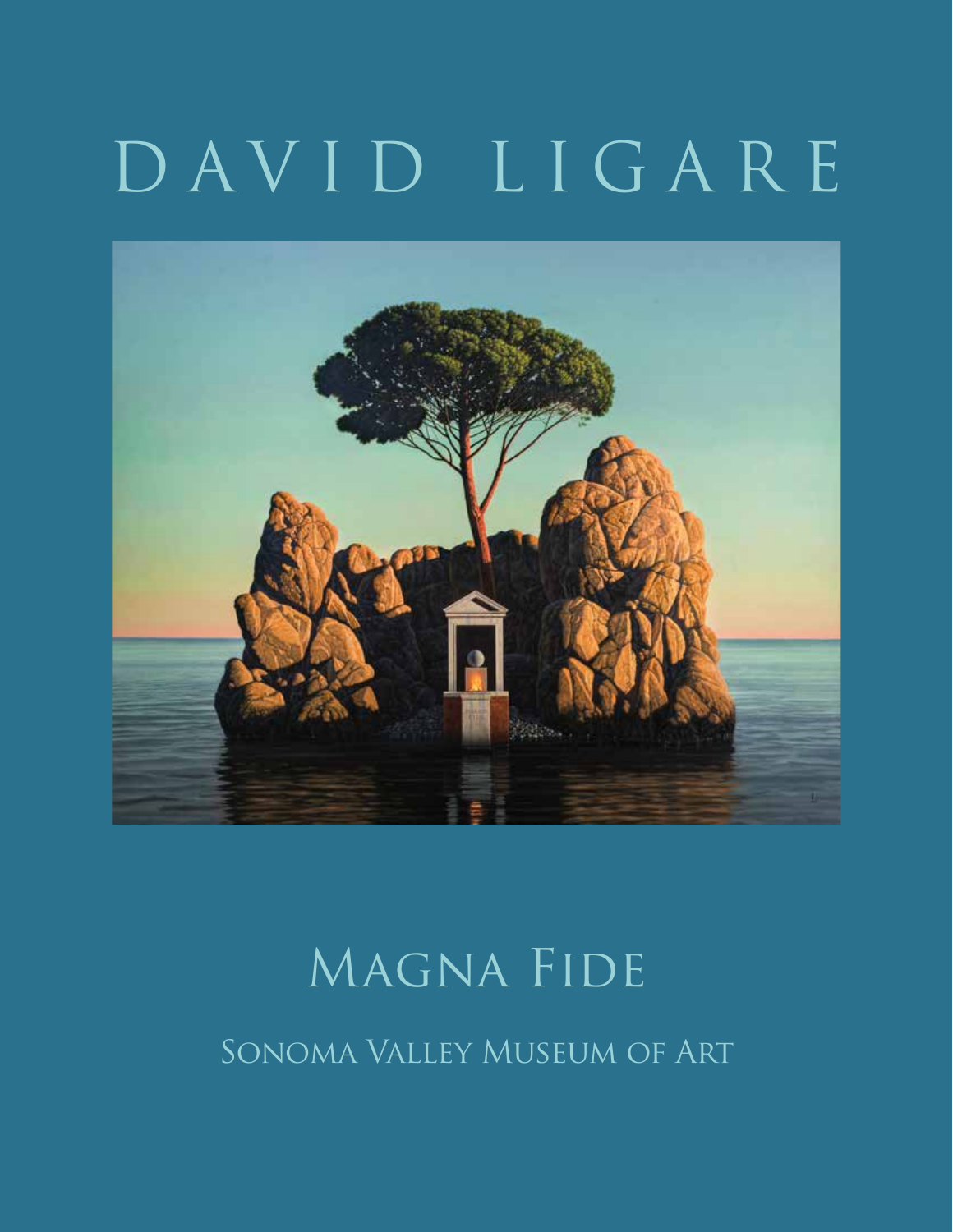### Florence and the Magna Fide

One focus of my Florentine attentions since the 1990's was Filippo Brunelleschi and his investigations and adoptions of ancient Roman architecture in the Fifteenth century. This inspiration resulted in paintings that were meant to point out that it is possible to supersede the present with the past. In my painting, *Ponte Vecchio/Torre Nova*, I added to the Vasari Corridor a Neo-classical tower in an architectural style inspired by Brunelleschi. It contains a statue of a Vitruvian man – the inspiration for Leonardo Front Cover: *Magna Fide,* 2014, oil on canvas, 60 x 80 inches Inches I painted a large version of this idea that I painted a large version of this idea that I

I have been visiting Florence, Italy, frequently for over thirty years. There is, I believe, a centrality to its meaning and its importance in the world and that there is a great value in how Florence used the Greco-Roman past to create the future. For me, the essence of Florence is just that: a meeting of time and space where "past and future are gathered."

While on the Tuscan Coast with friends in 2014, I made a small drawing in my notebook of an invented rock formation containing a shrine sheltered by a coastal pine all set in a quiet sea. The next day I produced a small drawing and then later, an etching printed by Arte Grafica in Florence. In each version, the shrine consisted of a plinth with a stone sphere. My idea was to honor Leon Battista Alberti, the Fifteenth century artist, architect and writer. In his book *De re Aedificatoria*, Alberti wrote that "nature herself enjoys the round form above all others as is proven by her own creations such as the globe..." When I returned to my studio in California,<br>I painted a large version of this idea that I

a circle and a square. My point was to emphasize Brunelleschi's use of the ancient Classical architectural elements that he had studied in Rome surmounting the Medieval bridge. It was the past becoming the future.



*Ponte Vecchio/ Torre Nova,* 2015, oil on canvas, 28 x 40 inches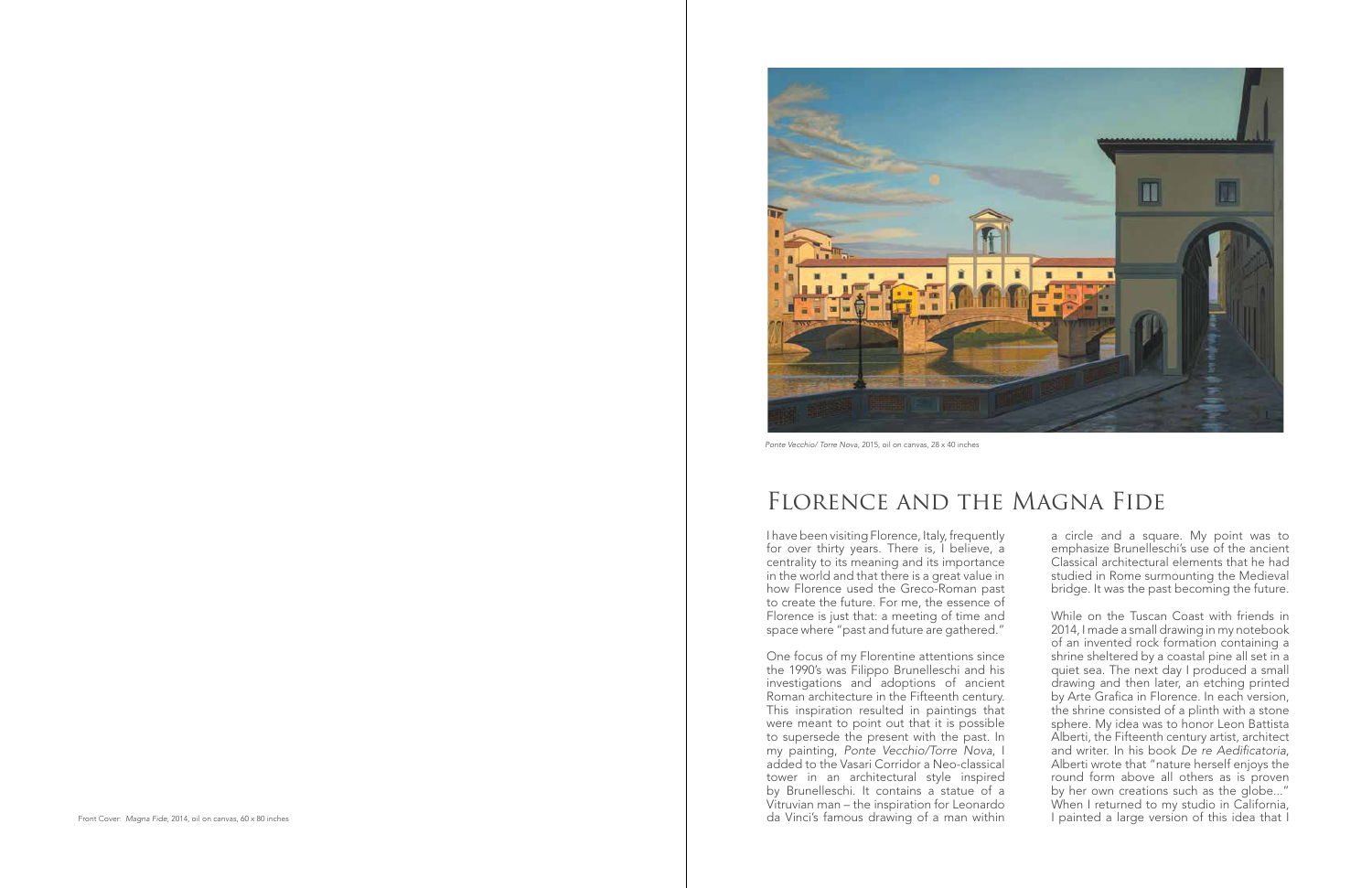

*A Specific View; Veritas, Universitas, Venustas, (Truth, Wholeness, Beauty),* 2017, oil on canvas, 80 x 120 inches



Study for *A Specific View; Veritas, Universitas, Venustas, (Truth, Wholeness, Beauty)*  2015, graphite on paper, 22 ½ x 30 inches

have called, *Magna Fide (The Great Belief)*, to celebrate the possibility of a perfect form. That work, exhibited here along with some of its preparatory studies, is a summation of my Florentine ideas and experiences.

While I was inspired by the pines and rock formations along the Tuscan shore, I was also inspired by Arnold Bocklin's series of paintings called *The Isle of the Dead*. Bocklin painted three out of five versions of the subject in Florence in the 1880's, based, according to some historians, on the English Cemetery in Florence. I believe that this series is the source of so much enigmatic art in the Twentieth century from de Chirico and Dali to Abstract Expressionists like Jackson Pollock and Emilio Vedova and even Arte Povera artists like Mario Merz and Jannis Kounellis. The enigma suggests that there are things we cannot know such as the nonsense of dreams and irrational behavior. I would like to propose that the enigma can also occupy an idea or an image with a golden atmosphere of melancholic beauty and can, in addition, offer a specific idea that we might all know and embrace. I have long used the balance between opposing elements in my paintings, what Nietzsche called the "primal unity." In this case, it is the irrationality of the enigma paired with the rationality of Alberti.



David Ligare, after Arnold Bocklin, *Isle of the Dead,*  2015, oil on canvas 18 x 29 inches

In addition to the balance of opposites that is the essence of Classicism, I long ago noticed that whole systems are oftentimes described in tripartite terms, the most obvious being the description of life as having a beginning, a middle and an end. The paintings of the 17th century French artist Nicolas Poussin were described as consisting of drawing, color and knowledge. The Greek philosopher Plato gave his criteria for a work of art as requiring mimetic correctness, (truth to nature), usefulness and attractiveness. I present criteria similar to Plato's in the newest work in this exhibition, *A Specific View; Veritas, Universitas, Venustas, (Truth, Wholeness, Beauty)*. In a period when art has made a convention of rejecting rules, I thought that it would be interesting, radical even, to narrow the definition of art to something quite specific and precedential.

I propose in my paintings, inspired by the real underlying Florence of deep humanistic thought and scientific discoveries, that there are new insights to be found in the example of the Greco-Roman world and in the deeply curious and hugely inventive minds of the Fifteenth century. I believe that people everywhere can follow the examples of Brunelleschi, Alberti, Galileo, Bocklin, de Chirico and so many others, to build and invent the future as a place of substance, depth and significance, all wrapped in the golden beauty of an illuminating and enigmatic light.

—David Ligare



*Study for Magna Fide,* 2014, ink on paper, 8 ½ x 11 inches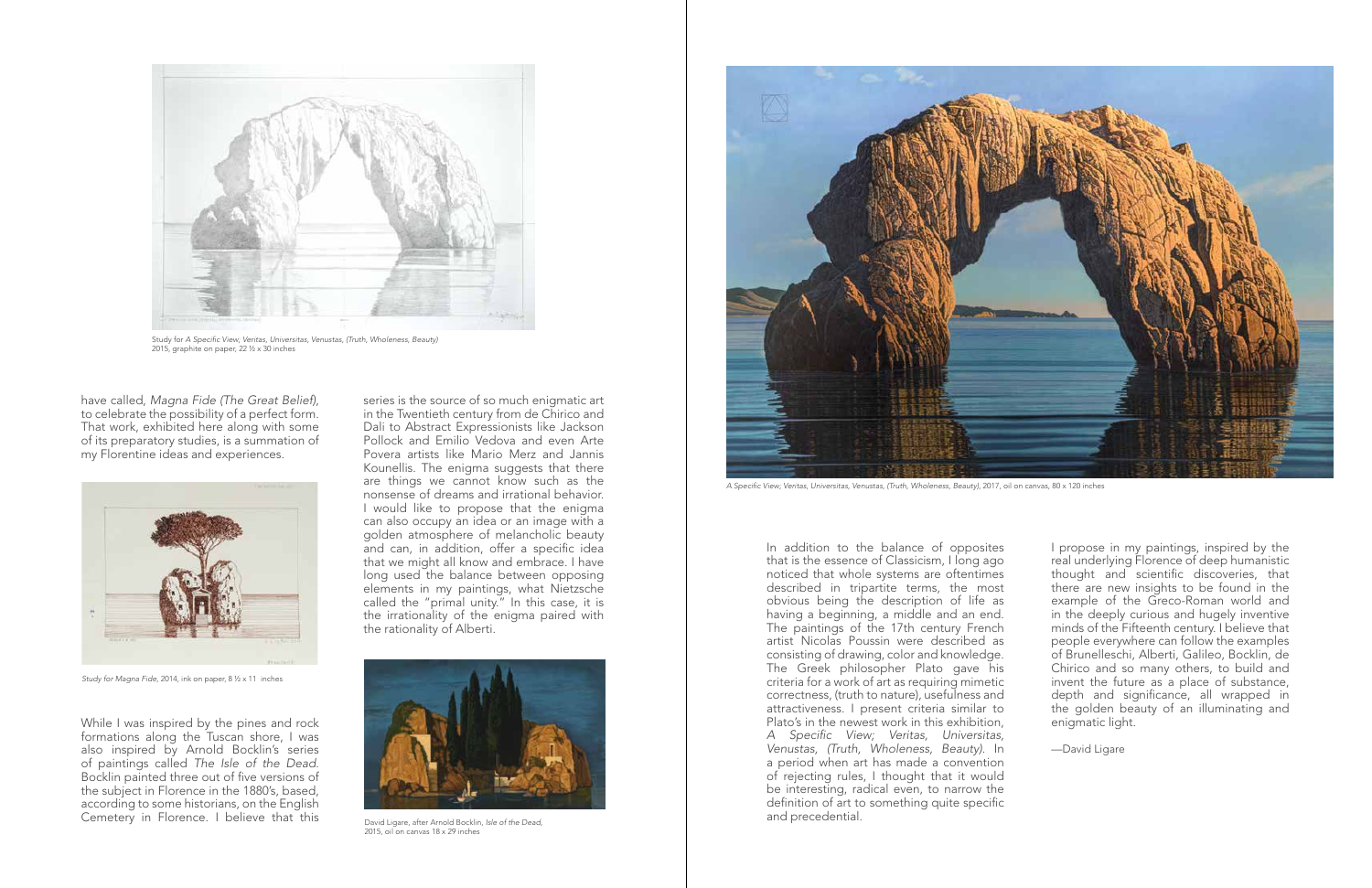David Ligare attended Art Center College of Design in Los Angeles. Since 1969 he has had over forty solo exhibitions in New York, London, Los Angeles, Rome, San Francisco, and elsewhere. His work has been included in numerous significant group exhibitions around the world and his images have been used in textbooks and as book covers by Oxford University Press, Penguin, Phaidon and others.

In 2015 The Crocker Art Museum presented a retrospective exhibition of Ligare's work that traveled to three other museums. They also published the large format book entitled, "David Ligare: California Classicist."

Ligare's paintings and drawings are in the collections of The Museum of Modern Art in New York, The Wadsworth Atheneum, The Fine Arts Museums of San Francisco, the Gabinetto de Disegno e Stampe degli Uffizi in Florence, and many other institutions. In 2012 David Ligare was elected to the Accademia delle Arti del Disegno, in Florence, an organization founded by Cosimo I de' Medici in 1563.

David Ligare is currently represented by Hirschl & Adler Modern in New York and Winfield Gallery in Carmel, CA. For a full listing of exhibitions, additional images and bibliography please see his

website: davidligare.com



*Still Life with Gold Sphere,* 2014, oil on canvas, 20 x 24 inches, private collection



*Still Life with Sticks and Leaves,* 1988, oil on canvas, 22 x 30 inches